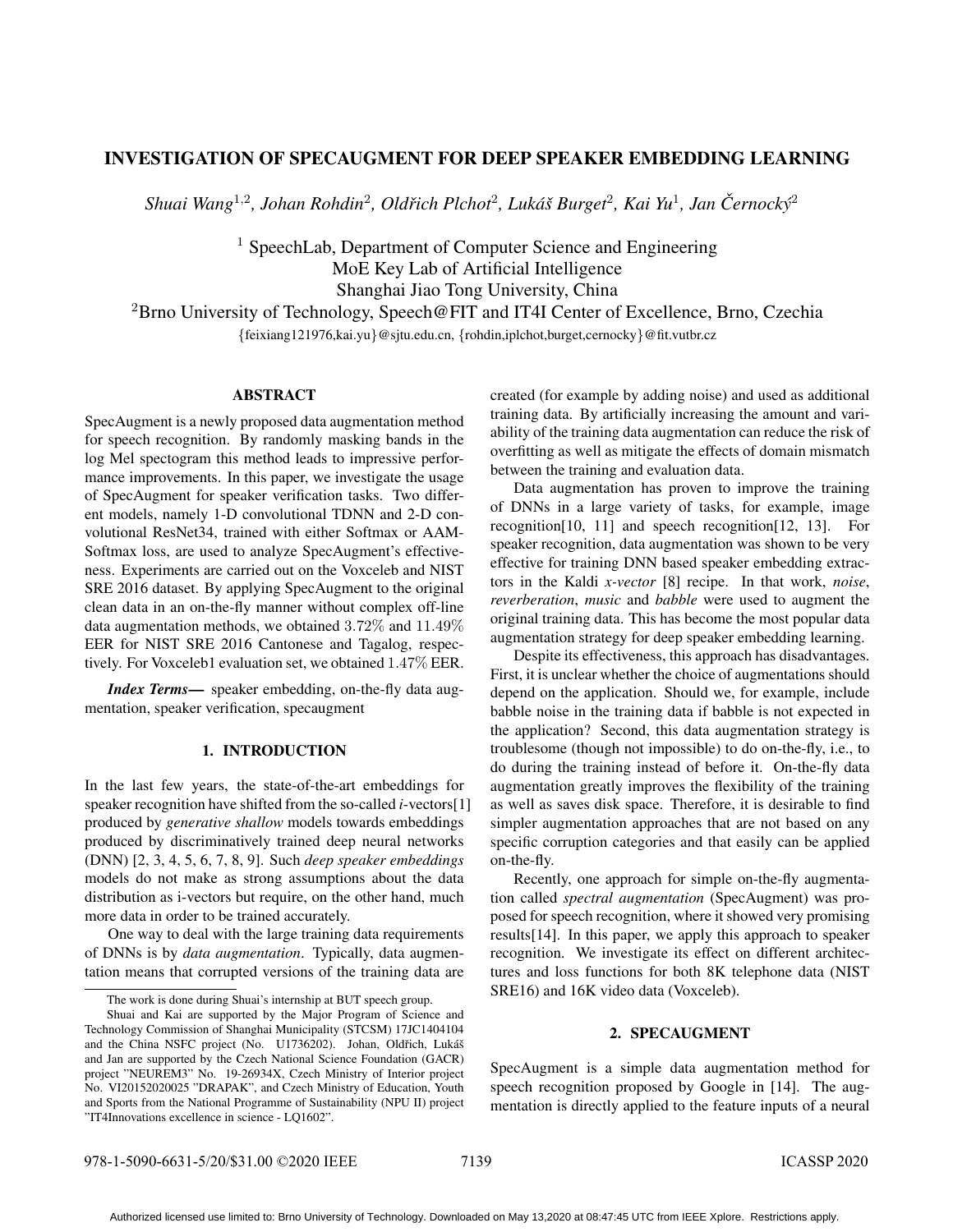network, which means it can be easily used as an on-the-fly augmentation method. To increase the system's robustness to possible loss of frequency or small segments of speech, the following deformations on the log mel features are adopted:

- Frequency masking:  $f$  consecutive frequency channels  $[f_0, f_0 + f]$  will be masked (i.e., set to 0), where f is first chosen from a uniform distribution from 0 to  $F$ , where  $F$  is a predefined hyper-parameter and  $f_0$  is randomly chosen from  $[0, \nu - f)$ ,  $\nu$  is the number of frequency channels (the feature dimension)
- Time masking: t consecutive frames  $[t_0, t_0 + t)$  will be masked, where  $t$  is first chosen from a uniform distribution from 0 to  $T$ , where  $T$  is a predefined hyperparameter and  $t_0$  is randomly chosen from [0,  $\tau - t$ ],  $\tau$ is the length of the feature sequence (number of frames)

In [14], a third deformation method called "time warping" was proposed. In our initial experiments, this method was not effective and therefore will not be considered in this paper. It should be noted that with  $F = 0$ , frequency masking is equivalent to *drop-out*[15] of *one unit* in the input layer.

## 3. EXPERIMENTS

In this section, we investigate the effect of SpecAugment on different models with different training criteria and compare it with the standard *Kaldi style augmentation*. Experiments are carried out on Voxceleb and NIST SRE 16.

#### 3.1. Models

To better show the impact of SpecAugment on the deep speaker embedding learning, two typical DNN architectures, TDNN and ResNet34 are used in our experiments. These two architectures are nowadays used by most of the researchers for speaker embedding learning[8, 7] to achieve state-ofthe-art results. A second reason why we choose these two architectures is that the TDNN uses 1-D convolution and the ResNet34 uses 2-D convolution and it is interesting to examine the effect of the SpecAugment on these two different models.

TDNN: For the TDNN system, we follow the standard xvector structure[8], which is shown in table 1. Five time delay layers are used for frame-level feature learning, followed by a statistics pooling layer, aggregating the frame-level features to segment-level representations. The output from the layer "segment1" is extracted as speaker embeddings.

ResNet34: For the ResNet34 system, we follow the standard 34-layer ResNet architecture[16]. This network uses 2-dimensional features as input and processes them using 2 dimensional convolution. Inspired by x-vector topology, both mean and standard deviation are used as statistics. The detailed topology of the used ResNet is shown in Table 2, the output of "Dense" layer is used as the speaker embedding.

Table 1. Architecture of TDNN based speaker embedding extractor,  $T$  denotes the sequence length,  $N$  is the number of speakers [8]

| Layer                | Layer context     | Input $\times$ output |
|----------------------|-------------------|-----------------------|
| frame1               | $[t-2, t+2]$      | $200 \times 512$      |
| frame <sub>2</sub>   | $\{t-2, t, t+2\}$ | $1536 \times 512$     |
| frame3               | $\{t-3, t, t+3\}$ | $1536 \times 512$     |
| frame4               | $\{t\}$           | $512 \times 512$      |
| frame5               | $\{t\}$           | $512 \times 1500$     |
| stats pooling        | [0,T]             | $1500 \times 3000$    |
| segment1             | {0}               | $3000 \times 512$     |
| segment <sub>2</sub> | {0}               | $512 \times 512$      |
| projection           | 801               | $512 \times N$        |

Table 2. Architecture of ResNet34 based speaker embedding extractor.  $T$  denotes the sequence length,  $N$  is the number of speakers.

| Laver name          | Structure                             | Output                                                  |  |  |
|---------------------|---------------------------------------|---------------------------------------------------------|--|--|
| Input<br>$Conv2D-1$ | $3 \times 3$ , Stride 1               | $40 \times T \times 1$<br>$40 \times T \times 32$       |  |  |
|                     | $3 \times 3, 32$                      | $\times$ 3, Stride 1 40 $\times$ T $\times$ 32          |  |  |
| ResNetBlock-1       | $3 \times 3, 32$<br>$3 \times 3,64$   |                                                         |  |  |
| ResNetBlock-2       | $3 \times 3,64$                       | $\times$ 4, Stride 2 20 $\times \frac{T}{2} \times 64$  |  |  |
| ResNetBlock-3       | $3 \times 3,128$<br>$3 \times 3, 128$ | $\times$ 6, Stride 2 10 $\times \frac{T}{4} \times 128$ |  |  |
| ResNetBlock-4       | $3 \times 3,256$<br>$3 \times 3,256$  | $\times$ 3, Stride 2 5 $\times \frac{T}{8} \times 256$  |  |  |
| StatsPooling        |                                       | $10 \times 256$                                         |  |  |
| Flatten             |                                       | 2560                                                    |  |  |
| Dense               |                                       | 256                                                     |  |  |
| Projection          |                                       | N                                                       |  |  |

## 3.2. Loss Functions

To train a good speaker embedding extractor, proper training criterion should be selected. In this paper, Softmax and Additive Angular Margin Softmax (AAM-Softmax) will be investigated.

Softmax: As a commonly used classification loss for training the speaker discriminative DNNs, Softmax loss can be formulated as:

$$
L_{\text{softmax}} = -\frac{1}{N} \sum_{i=1}^{N} \log \frac{e^{\mathbf{W}_{y_i}^T \mathbf{x}_i + \mathbf{b}_{y_i}}}{\sum_{j=1}^{c} e^{\mathbf{W}_j^T \mathbf{x}_i + \mathbf{b}_j}}
$$
(1)

where N is the batch size, c is the number of classes.  $x_i \in \mathbb{R}^d$ denotes the i-th input of samples to the projection layer and  $y_i$  is the corresponding label index.  $\mathbf{W} \in \mathbb{R}^{d \times c}$  and  $\mathbf{b} \in \mathbb{R}^c$ are the weight matrix and bias in the projection layer.

AAM-Softmax: To explicitly enforce the similarity for intraclass samples and the diversity for inter-class samples, several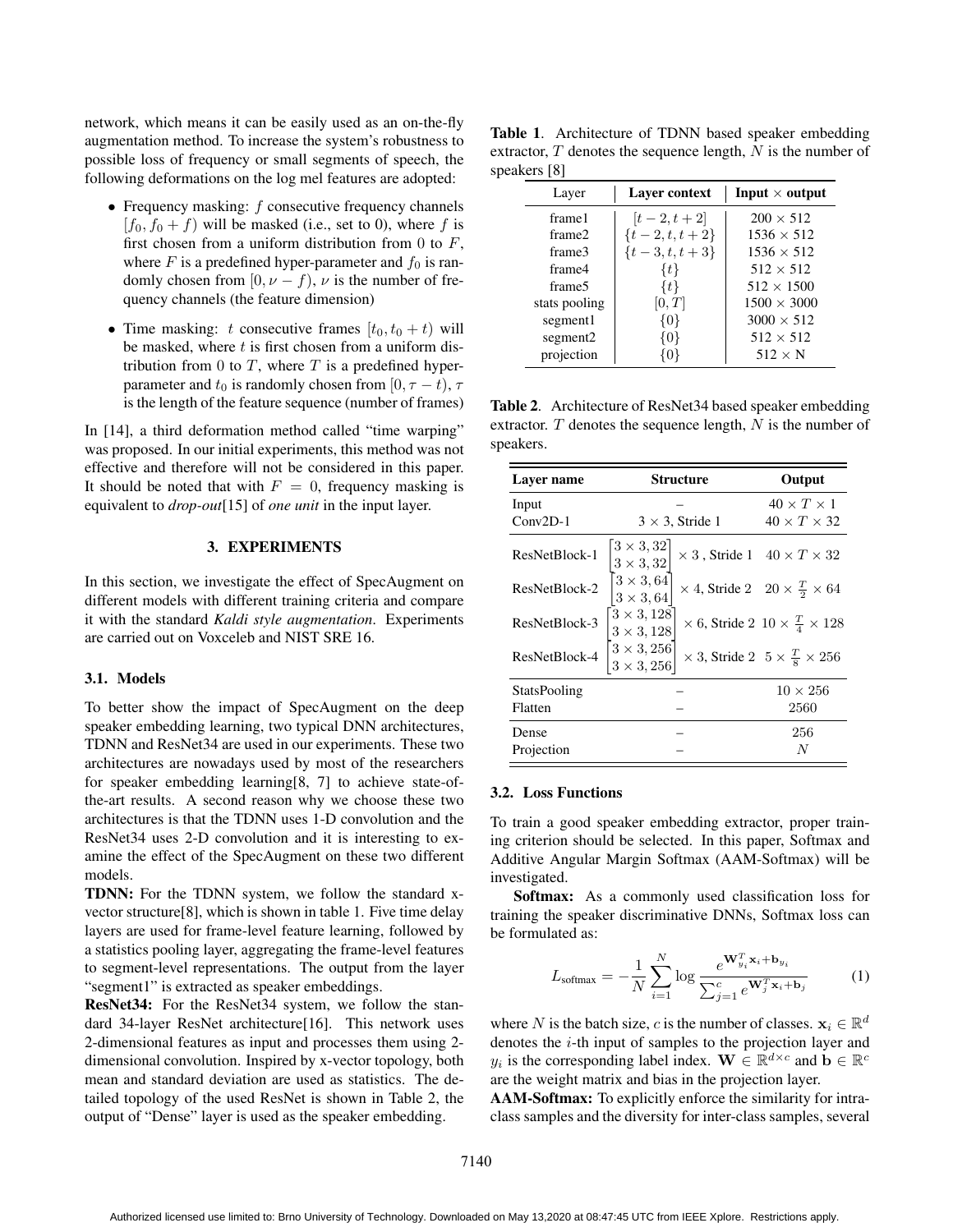variants based on the Softmax loss function have been proposed, including the Angular Softmax[17, 9], Additive Margin Softmax loss (AM-Softmax)[18] and Additive Angular Softmax (AAM-Softmax) loss[19]. A thorough comparison of different loss functions was carried out in our previous paper[20]. Here, we chose the best-performing of them, namely the AAM-Softmax, which is defined as

$$
L_{\text{AAM-Sofimax}} = -\frac{1}{N} \sum_{i=1}^{N} \log \frac{e^{s(\cos(\theta_{y_i,i}+m))}}{Z}
$$
 (2)

where  $Z = e^{s(\cos(\theta_{y_i}, i+m))} + \sum_{j=1, j\neq i}^{c} e^{s(\cos(\theta_{j,i}))}$ ,  $\theta_{j,i}$  is the angle between the column vector  $\tilde{W}_j$  and  $x_i$ , where both  $W_i$  and  $x_i$  are normalized. *s* is a scaling factor and *m* is a hyperparameter controling the margin.

## 3.3. Data preparation

We follow the standard Kaldi recipe, which first removes all the silent frames using an energy-based voice activity detector (VAD), and then cut the obtained utterances to chunks with duration ranging from 2s to 4s. 40-dimensional Fbanks are extracted as features. For the kaldi augmentation baseline, besides the clean training utterances, we follow the kaldi recipe and consider the following different 4 corruption categories: 1) Reverberated using RIRs, 2) Augmented with Musan noise, 3) Augmented with Musan music, and 4) Augmented with Musan babel. Then a subset of the augmented data with similar size of the clean data is combined with the original dataset, resulting in a final training set which size is approximately doubled compared to the original data.

#### 3.4. Experimental setups

Both the TDNN and ResNet models are trained using the stochastic gradient descent (SGD) optimizer with momentum set to  $1e - 4$ . The learning rate is initially set to 0.1 and gradually reduced to  $5e - 5$  along the training process. For the AAM-Softmax used in the Voxceleb experiments, s is fixed to 40, the margin hyper-parameter  $m$  is initially set to 0.1 and gradually increased to 0.4 along the training process. The hyperparameters for the frequency masking,  $F$ , and for the time masking, T, are set to 25 and 5, respectively for all the experiments.

## 3.5. Experiments on NIST SRE

Following the standard settings in the literature, the training data consists of the SWBD portion and SRE portion, while the former includes Switchboard phases 2,3 and Switchboard Cellular 1,2, and the latter contains the NIST SRE 2004-2010. The *x*-vector extractors are trained on the SWBD and SRE pooled data, while the PLDA is trained only on the SRE portion. The standard SRE16 evaluation set is used to measure the performance of the proposed system, which consists of

Tagalog and Cantonese subsets. The unlabeled SRE16 portion is used for the unsupervised PLDA adaption.

## *3.5.1. Results and Analysis*

From our empirical results on NIST SRE 16, the best systems are always obtained using the Softmax loss, AAM-Softmax led to much worse results. Thus we only report the Softmax results for the SRE16 evaluation set.

Table 3. Results on SRE 2016 evaluation set, TM, FM and TFM denote time masking, frequency masking and doing both time and frequency masking, respectively. kaldi denotes the augmentation method in the kaldi recipe as described in Section 3.3.

| <b>System Configuration</b> |                    | Cantonese |        | Tagalog |        |  |
|-----------------------------|--------------------|-----------|--------|---------|--------|--|
| Arch.                       | Data Aug           | EER       | minDCF | EER     | minDCF |  |
| TDNN                        | no                 | 5.81      | 0.469  | 15.34   | 0.830  |  |
|                             | kaldi              | 4.62      | 0.372  | 13.35   | 0.765  |  |
|                             | $spec_$ aug (TM)   | 5.84      | 0.448  | 14.9    | 0.817  |  |
|                             | $spec_$ aug $(FM)$ | 5.91      | 0.459  | 14.92   | 0.809  |  |
|                             | spec_aug (TFM)     | 5.77      | 0.454  | 14.95   | 0.809  |  |
| ResNet34                    | no                 | 4.26      | 0.371  | 12.91   | 0.845  |  |
|                             | kaldi              | 4.24      | 0.370  | 12.18   | 0.742  |  |
|                             | spec_aug $(TM)$    | 4.10      | 0.361  | 12.72   | 0.845  |  |
|                             | $spec_$ aug (FM)   | 4.06      | 0.356  | 12.28   | 0.819  |  |
|                             | spec_aug (TFM)     | 3.97      | 0.352  | 12.02   | 0.806  |  |
|                             | 2x epochs (TFM)    | 3.72      | 0.354  | 11.49   | 0.795  |  |

As shown in Table 3, systems based on ResNet34 outperform the TDNN systems by a large margin. For the TDNN model, although some improvements can be observed with SpecAugment compared to the baseline with no augmentation, there is still a performance gap between the systems using SpecAugment the Kaldi augmentation.

For the ResNet34 based systems, the results show that Kaldi augmentation only slightly improves the system's performance. We can observe that the SpecAugment is more suited to the ResNet34 architecture as here, we achieve further improvements compared to the Kaldi augmentation. It is now interesting to note that both systems based on kaldi augmentation and SpecAugment are trained with the same amount of epochs, but as the Kaldi style augmentation approximately doubles the size of the training data, it is not a completely fair comparison. We have equalized the amount of training examples for the system based on the on-the-fly SpecAugment by doubling the number of training epochs. By doing this, we have reached 3.72% and 11.49% EER on Cantonese and Tagalog, respectively via simple online data augmentation. Without PLDA adaptation, the results for Kaldi augmentation is better than for SpecAugment( e.g., for ResNet34, the average EER of Cantonese and Tagalog was 10.5% for Kaldi augmentation whereas for SpecAugment it was 12.3%). Probably Kaldi augmentation deals better with domain mismatch since it introduces larger variability to the training data.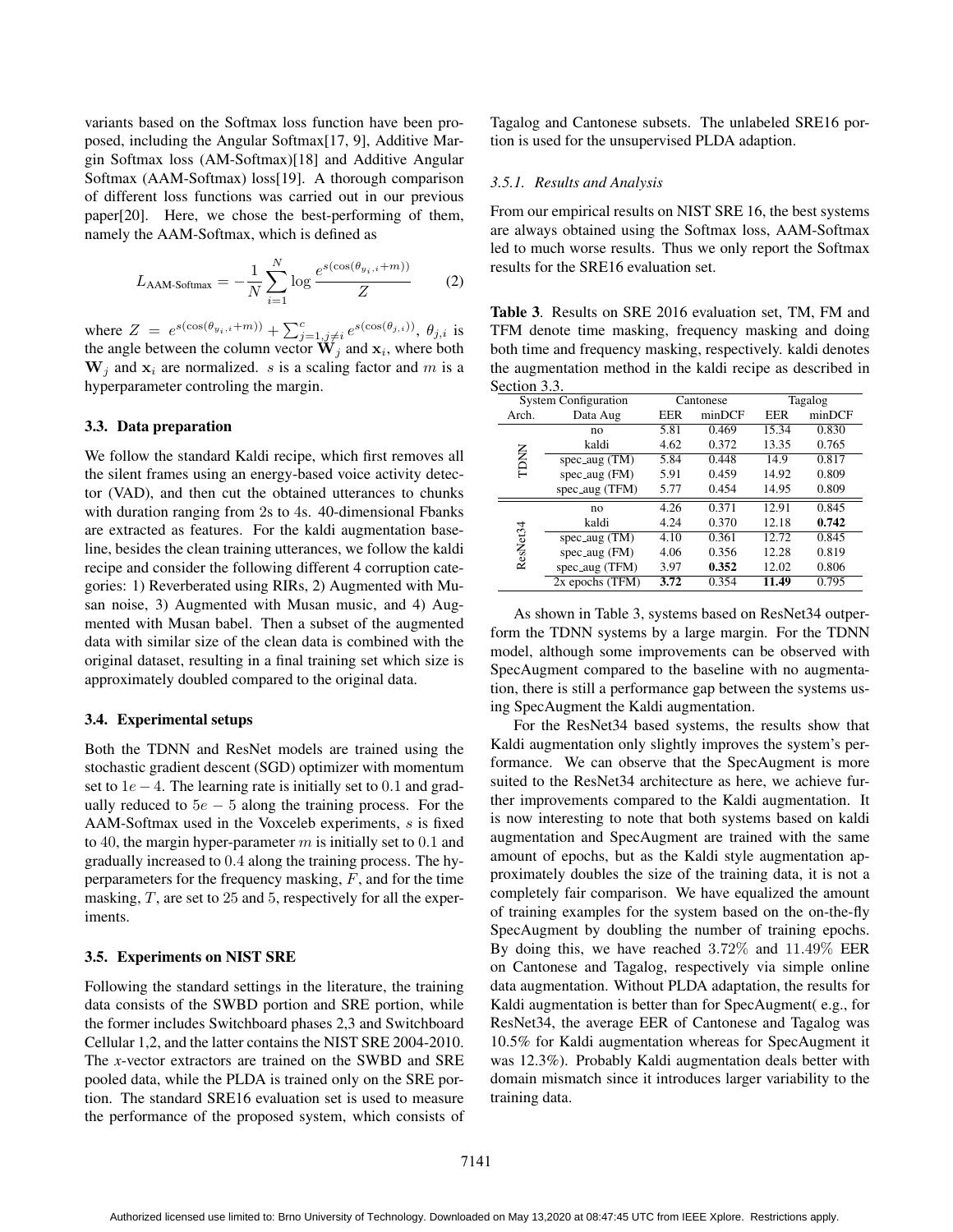| <b>System Configuration</b> |               | voxceleb1 <sub>-O</sub>       |            | voxceleb1_E |            | voxceleb1_H |            |        |
|-----------------------------|---------------|-------------------------------|------------|-------------|------------|-------------|------------|--------|
| Arch.                       | Loss function | Data Aug                      | <b>EER</b> | minDCF      | <b>EER</b> | minDCF      | <b>EER</b> | minDCF |
| <b>TDNN</b>                 | Softmax       | no                            | 3.00       | 0.322       | 3.01       | 0.348       | 5.26       | 0.493  |
|                             |               | kaldi                         | 2.54       | 0.301       | 2.83       | 0.314       | 4.88       | 0.462  |
|                             |               | spec_aug $(TM)$               | 2.89       | 0.311       | 2.85       | 0.327       | 4.92       | 0.472  |
|                             |               | $spec_$ aug (FM)              | 2.68       | 0.311       | 2.85       | 0.331       | 4.97       | 0.469  |
|                             |               | spec_aug (TFM)                | 2.59       | 0.288       | 2.77       | 0.314       | 4.83       | 0.450  |
|                             | AAM-Softmax   | no                            | 2.27       | 0.280       | 2.51       | 0.291       | 4.31       | 0.415  |
|                             |               | kaldi                         | 2.07       | 0.258       | 2.35       | 0.274       | 4.11       | 0.400  |
|                             |               | $spec_$ <sub>aug</sub> $(TM)$ | 2.31       | 0.261       | 2.39       | 0.272       | 4.13       | 0.406  |
|                             |               | spec_aug (FM)                 | 2.07       | 0.266       | 2.35       | 0.272       | 4.07       | 0.408  |
|                             |               | spec_aug (TFM)                | 1.96       | 0.238       | 2.31       | 0.265       | 4.02       | 0.396  |
| ResNet34                    | Softmax       | no                            | 1.94       | 0.219       | 1.89       | 0.235       | 3.24       | 0.323  |
|                             |               | kaldi                         | 1.74       | 0.216       | 1.78       | 0.209       | 3.07       | 0.306  |
|                             |               | spec_aug $(TM)$               | 1.85       | 0.240       | 1.86       | 0.229       | 3.19       | 0.318  |
|                             |               | spec_aug (FM)                 | 1.62       | 0.215       | 1.82       | 0.218       | 3.14       | 0.310  |
|                             |               | spec_aug (TFM)                | 1.68       | 0.236       | 1.800      | 0.217       | 3.08       | 0.309  |
|                             | AAM-Softmax   | no                            | 1.76       | 0.198       | 1.79       | 0.196       | 3.04       | 0.275  |
|                             |               | kaldi                         | 1.54       | 0.156       | 1.55       | 0.174       | 2.73       | 0.259  |
|                             |               | $spec_$ aug (TM)              | 1.59       | 0.171       | 1.67       | 0.185       | 2.91       | 0.275  |
|                             |               | $spec_$ aug (FM)              | 1.47       | 0.188       | 1.64       | 0.187       | 2.84       | 0.257  |
|                             |               | $spec_$ aug (TFM)             | 1.52       | 0.201       | 1.58       | 0.183       | 2.68       | 0.274  |

Table 4. Results on Voxceleb Dataset, TM, FM and TFM denote time masking, frequency masking and doing both time and frequency masking, respectively. kaldi denotes the augmentation method in the kaldi recipe as described in Section 3.3, systems trained with AAM-Softmax use cosine scoring as the backend, the remaining ones use PLDA as the backend.

#### 3.6. Experiments on Voxceleb

Our systems (both NN and PLDA) are trained on the Voxceleb2 development set. This set contains 5994 speakers with 1092009 utterances. For the evaluation, we use the standard Voxceleb1 dataset and report results on cleaned trial lists which can be found online.<sup>1</sup>

#### *3.6.1. Results and Analysis*

For the experiments on the voxceleb dataset, besides different model architectures, different loss functions introduced in Section 3.2 are also considered. As shown in Table 4, and as for the SRE16 evaluation set, ResNet34 consistently outperforms the TDNN systems. On Voxceleb2, we can further observe that training with AAM-Softmax consistently outperforms the standard Softmax. We speculate that the reason for such a good performance of the AAM-Softmax can be a consistency between the training and evaluation data as there is most likely no domain mismatch between the Voxceleb1 and Voxceleb2 datasets. We have not observed this gain from AAM-Softmax during the experiments with NIST SRE2016 and neither during NIST SRE2019, both of which impose challenging domain mismatch between the available training data and the actual evaluation set. Finally, when focusing on the effect of the SpecAugment, we can observe that now there is not a performance gap between SpecAugment and Kaldi augmentation for the TDNN system. With the systems based on ResNet34, we also achieve similar performance to the Kaldi style augmentation both for the SoftMax and AAM-Softmax training criterions.

## 4. CONCLUSION

In this paper, we investigated the usage of the SpecAugment method for speaker recognition. We provided the experimental analysis with two state-of-the-art NN architectures for speaker embedding extraction: the TDNN with 1-D convolution and Resnet34 with 2-D convolution. We experimented with different loss functions such as Softmax and AAM-Softmax and carried out the experiments on two different datasets of different domains, the Voxceleb1 and the NIST SRE16. We show that this simple online data augmentation method can achieve state-of-the-art results: for NIST SRE 2016, we obtained 3.72% and 11.49% EER for Cantonese and Tagalog, respectively. For the Voxceleb1 evaluation set, we achieved 1.47% EER.

<sup>1</sup>http://www.robots.ox.ac.uk/˜vgg/data/voxceleb/ vox2.html